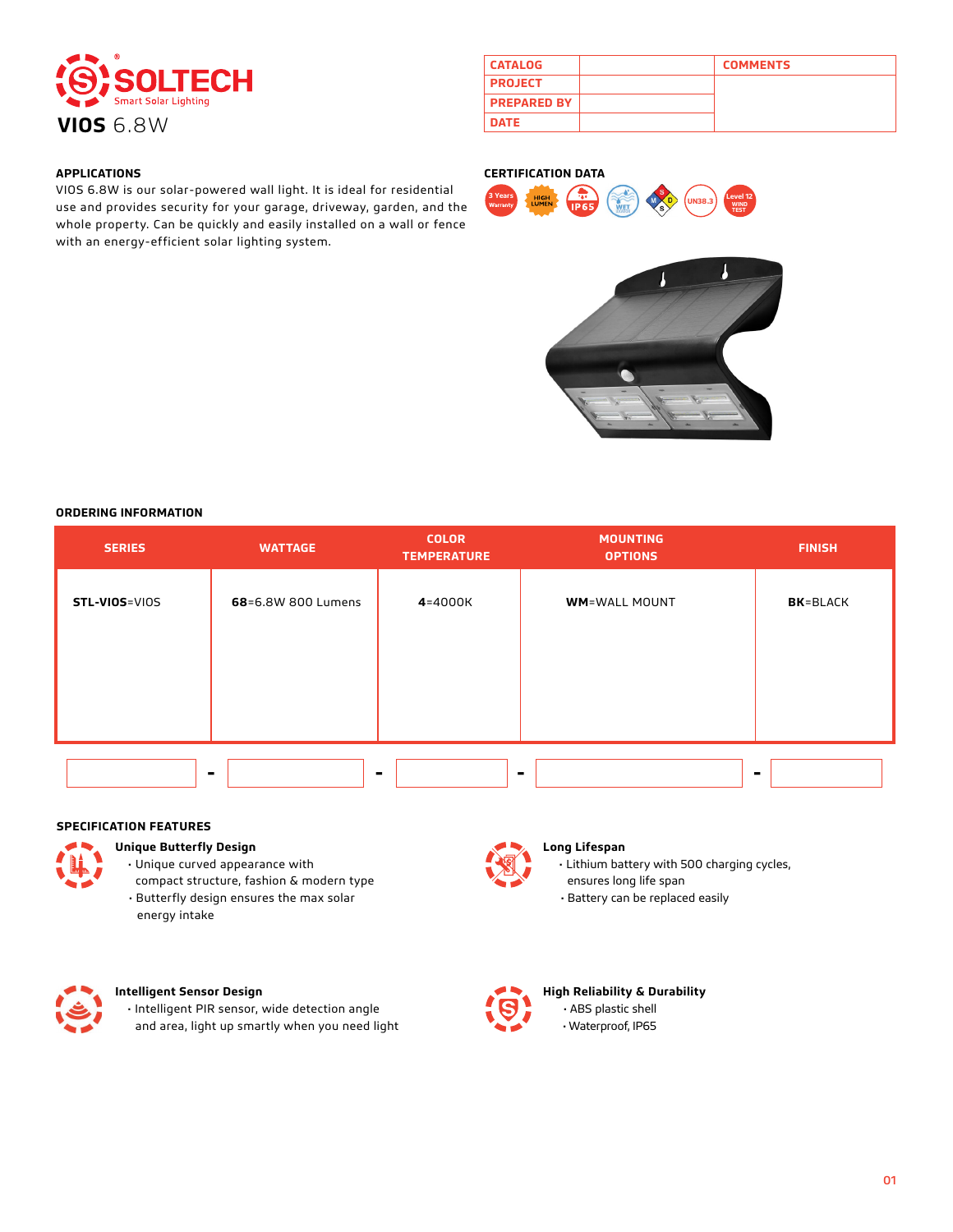





| <b>CATALOG</b>     | <b>COMMENTS</b> |
|--------------------|-----------------|
| <b>PROJECT</b>     |                 |
| <b>PREPARED BY</b> |                 |
| <b>DATE</b>        |                 |



| 6.8W                    |  |
|-------------------------|--|
| Mono-crystalline 4.4W   |  |
| 3.7V 4.0AH              |  |
| 4,000K                  |  |
| 800                     |  |
| > 70                    |  |
| 8.7 X 10.6 X 4.3 Inches |  |
| 120° / ≤19.6 ft         |  |
|                         |  |
| <b>IP65</b>             |  |
| PC                      |  |
| 118 lm/W                |  |
| 6 Hours (1000W/m2)      |  |
| 2-3 Days                |  |
| 3 Operating Modes       |  |
| 0°C/32°F to 149°F       |  |

| <b>LED Nominal Power</b>      |  |
|-------------------------------|--|
| <b>Solar Panel</b>            |  |
| <b>Lithium Ion Battery</b>    |  |
| <b>CCT</b>                    |  |
| Lumen Output@4000K            |  |
| <b>CRI</b>                    |  |
| <b>Product Size</b>           |  |
| <b>PIR Sensor Angle</b>       |  |
|                               |  |
| <b>Waterproof Rate</b>        |  |
| Casting                       |  |
| Efficiency@4000K              |  |
| * Charging Time               |  |
| <b>Run Time (@Full Power)</b> |  |
| <b>Operation Mode</b>         |  |
| * Operating Temperature       |  |

\* The temperature can impact the battery's charging and normal operation. \* The solar charge time data is base on 77 degree F ambient temperature with the panel pointed directly at the solar radiation. The standard radiation value is 1000W/m2.

# **VIOS 6.8W**

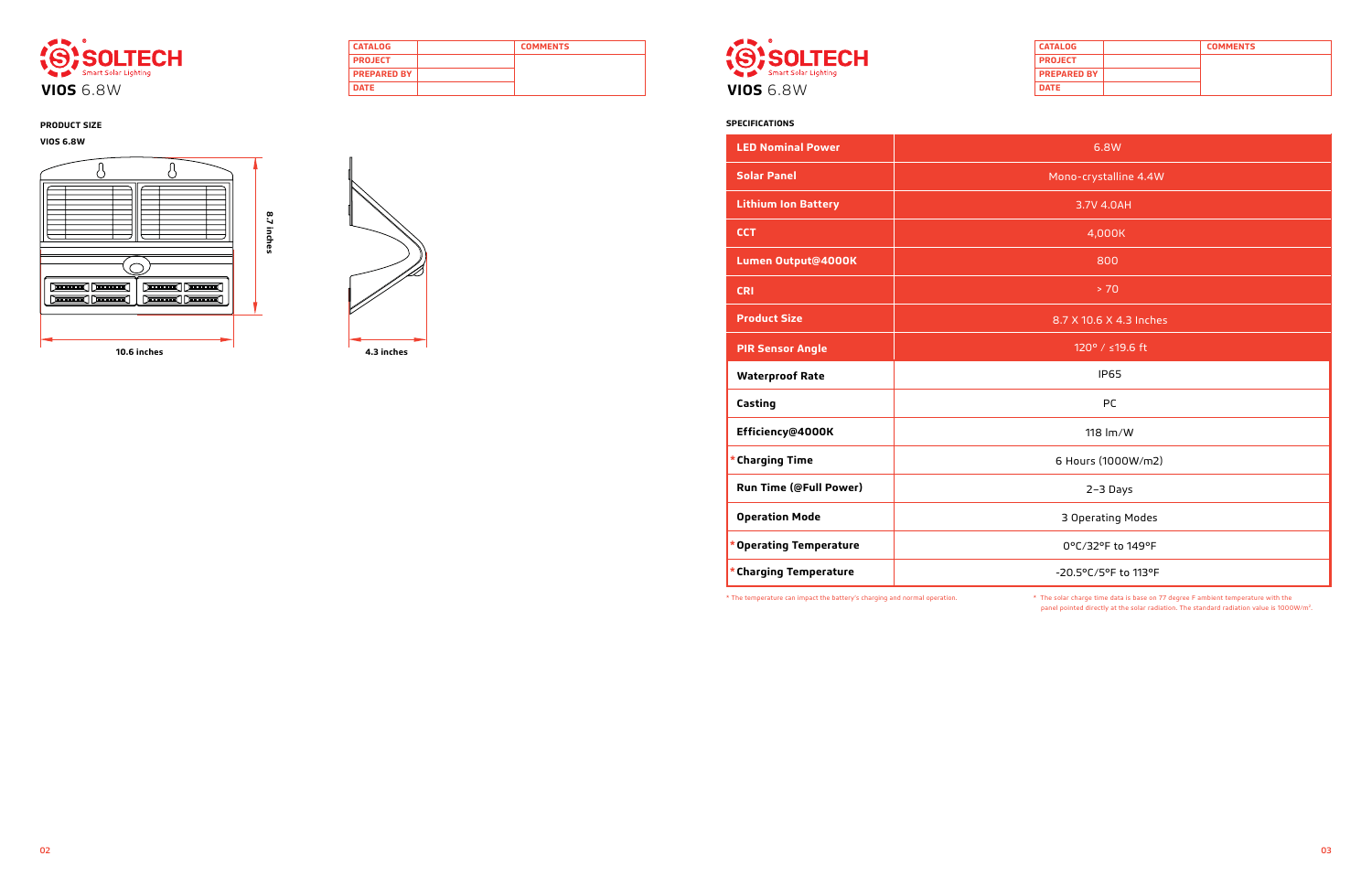| <b>CATALOG</b>     | <b>COMMENTS</b> |
|--------------------|-----------------|
| <b>PROJECT</b>     |                 |
| <b>PREPARED BY</b> |                 |
| <b>DATE</b>        |                 |





| <b>CATALOG</b>     | <b>COMMENTS</b> |
|--------------------|-----------------|
| <b>PROJECT</b>     |                 |
| <b>PREPARED BY</b> |                 |
| <b>DATE</b>        |                 |



**IES / BEAM WALL MOUNT**



**VIOS 6.8W**

- 1. Please use the measure card to correctly position the hole drillings then drill 3 holes of 6mm
- 2. Fix 3 expansion plugs into the holes
- 3. Fix 3 screws into the expansion plugs leaving spare space to hang & secure the light.
- 4. Hang the notch onto the screws and fasten the lamp
- 5. Press the power button on the back to program the operating mode